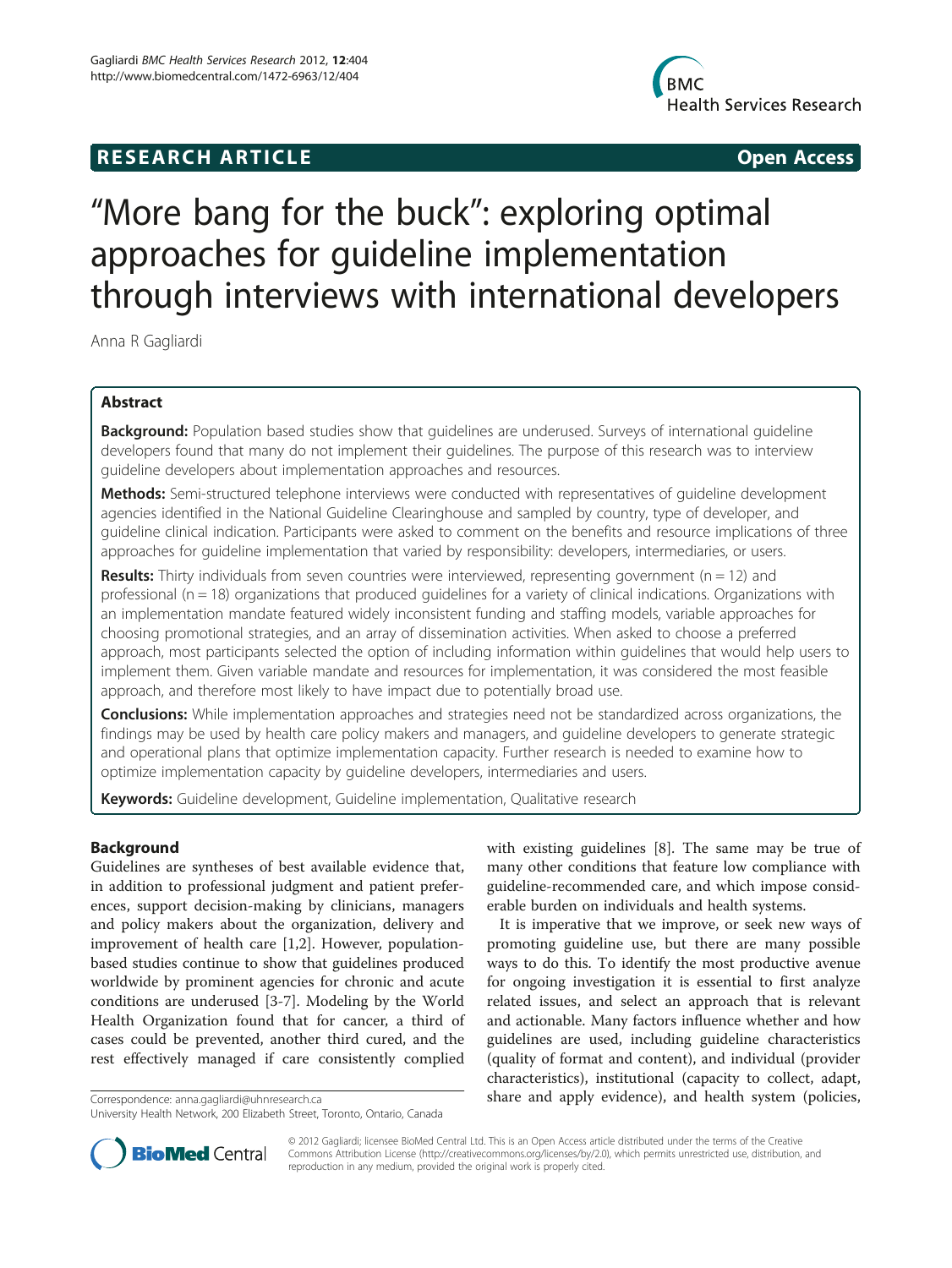resources) attributes [\[9](#page-8-0)-[12\]](#page-9-0). While these factors may challenge use of guidelines, it appears that a number of issues may be influential further upstream of the setting in which guidelines are meant to be applied.

Repeat survey of Canadian guideline developers in 1994, 2002 and 2008, and a survey of organizations in Africa, Asia, Europe, Latin America, the United States, and United Kingdom found that few actively implemented their guidelines [\[13](#page-9-0),[14\]](#page-9-0). There may be several reasons for this. Evidence on the impact of different guideline implementation strategies is unclear. Educational (materials, meetings), social engagement (opinion leaders, educational outreach), embedding (clinical support systems, reminders), and incentive (audit & feedback, pay-for-performance) approaches had a small to moderate impact either alone or in combination, but not consistently, and many of these studies did not include economic analyses [\[15](#page-9-0)-[22](#page-9-0)]. Most strategies are not routinely applied outside of experimental studies and few program evaluations are published which would provide information about the impact and implications of these strategies in a variety of contexts. By systematic review we found no studies evaluating implementation of breast cancer management guidelines [[23\]](#page-9-0), and only two studies evaluating implementation for colorectal cancer management guidelines [[24\]](#page-9-0). Therefore, little data about cost and contextual effectiveness is available to guide decisions about which implementation strategies are most useful in the real world.

Guideline implementation is quite complex, involving multiple stages including creating actionable products, adapting them to local context, assessing barriers, selecting and applying interventions, monitoring use, evaluating outcomes, and sustaining use [\[25\]](#page-9-0). Interviews with health professionals in the United Kingdom revealed they had difficulty in acquiring resources to fund implementation, often turning to "soft" money from pharmaceutical companies or charities for more traditional passive (mailing, posting on web site) or educational (meetings) strategies [[17](#page-9-0)]. Thus implementation capacity, which could be defined as the knowledge, resources, infrastructure and practices required to implement guidelines may be lacking, and therefore limits use of, or successful application of existing strategies for promoting guideline uptake.

This research suggests that to improve guideline use, we may need to better implement them, perhaps by enhancing the implementation capacity of guideline developers or their sponsors. In other research guideline developers said they did not actively implement their guidelines, but these interviews did not thoroughly explore why, or their views about approaches and resources that could enhance their implementation capacity [[14](#page-9-0)]. Consultation with guideline developers would explore whether this was at all feasible and, if so, how, thereby more clearly identifying

promising avenues for research and practice on implementation capacity, or potentially identifying alternative options. Such information is essential if we are to improve guideline implementation and use. This research was conducted to learn about the implementation capacity and activities of representatives from guideline development agencies, and solicit their recommendations for improving implementation capacity or for alternative approaches by which to promote guideline use. While the views of guideline users are important and could differ from those of guideline developers, interviews with users were beyond the scope of this study, and will be pursued in future research.

## Methods

## Approach

Telephone interviews were conducted with representatives of guideline development agencies to learn more about current and recommended implementation capacity, or other strategies for improving guideline use. Qualitative methods were employed using a pragmatic blended design that included a descriptive approach to describe factual information directly conveyed by participants such as current implementation resources and activities, and a grounded approach to elicit and understand participant views about optimizing implementation capacity or other approaches for improving guideline use [\[26,27](#page-9-0)]. Rigour was optimized by sampling from a range of guideline development agencies featuring varying characteristics that could influence their practices or views, exploring responses inductively for emerging ideas based on a conceptual framework, extending the conceptual framework by thoroughly examining emerging themes including deviant cases, demonstrating responses from an array of respondents by including an anonymous identification code with exemplary quotes, and comparison of independent thematic coding across two individuals [\[28\]](#page-9-0). The University Health Network Research Ethics Board approved this research, and participants provided informed consent prior to their interview.

#### Conceptual framework

Given that guideline implementation is complex, the expertise and activities required to implement guidelines differs from the expertise and activities required to develop them. We interviewed professionals who fund, manage and deliver health services, who said they lacked knowledge about how to implement guidelines [\[29\]](#page-9-0). They also expressed confusion about responsibility for guideline implementation. Guideline developers who were interviewed by others said that it was the responsibility of users to implement guidelines [\[14\]](#page-9-0). Thus it is currently not clear who does and should bear this responsibility. Options include guideline developers or sponsors who may be government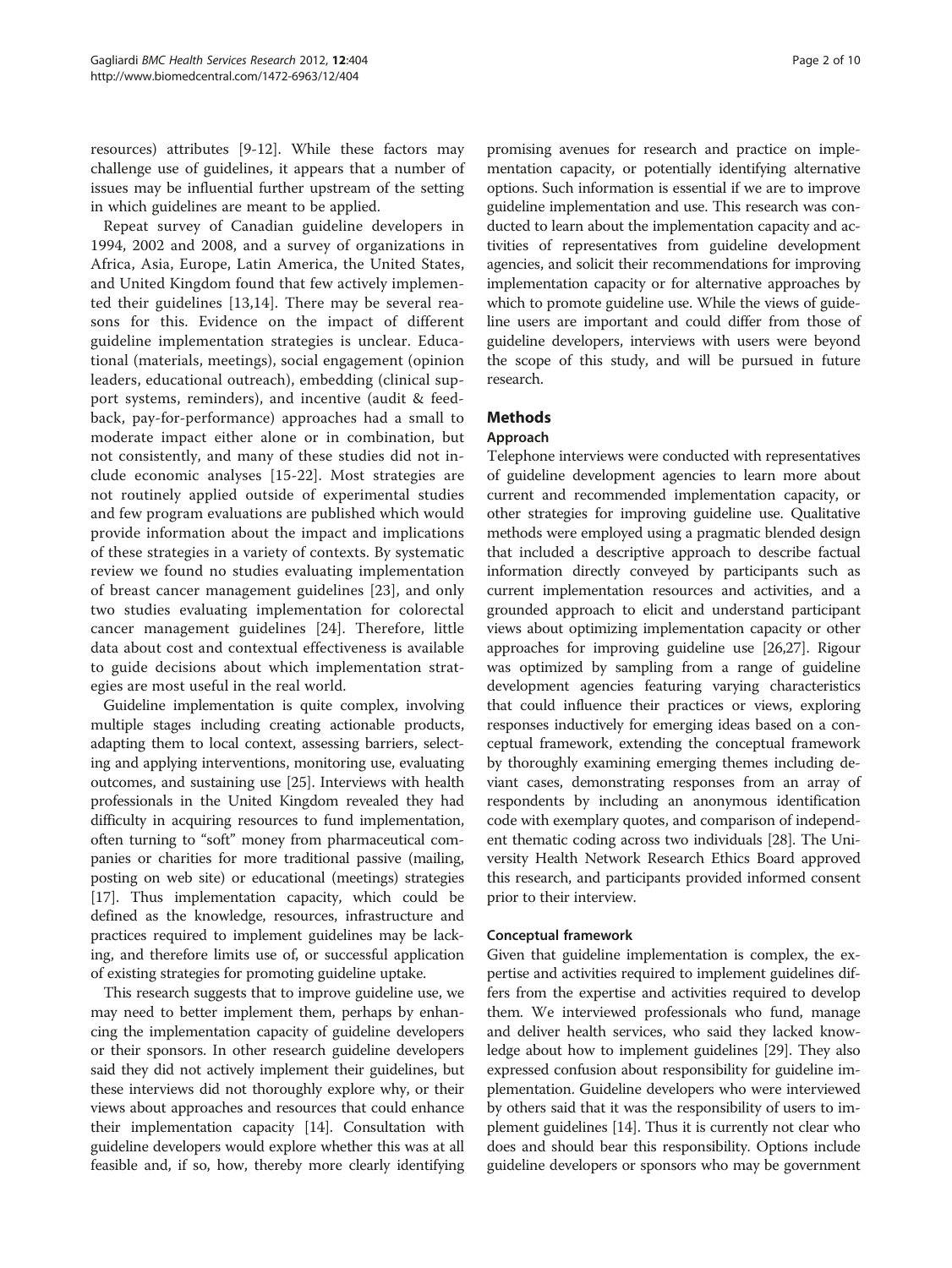agencies, academic institutions or professional societies; guideline users including clinicians, managers or policymakers; or an intermediary individual or agency whose role it is to transfer guidelines from developers to users [[30](#page-9-0)]. It is not known whether there may be other entities that could or should be responsible for guideline implementation. Accountability for implementation may differ by jurisdiction and organization depending on the health care system and how guideline programs are funded. Any discussion about guideline implementation and associated capacity must be framed according to locus of responsibility. While different entities might bear this responsibility, the preliminary conceptual framework organized these into three broad categories: developers, intermediaries and users.

#### Sampling and recruitment

Guideline development agencies were identified in the National Guideline Clearinghouse, a comprehensive inventory of international guidelines maintained by the United States Agency for Healthcare Research and Quality [\(www.](http://www.guideline.gov) [guideline.gov\)](http://www.guideline.gov). Purposive sampling was used to recruit participants representing guideline development agencies whose perspective may have varied by country, type of developer (ie. government, professional society), or guideline topic focus (ie. specific clinical area, broad range of guideline topics). Within this sampling frame we also selected agencies who had produced guidelines within the most recent five years, and had produced at least five guidelines overall so as to possess sufficient experience to comment on implementation capacity resources and activities. We also sampled agencies likely to have English-speaking representatives so that it was feasible for us to conduct interviews and analyse interview transcripts given limited resources that precluded the use of interpreters. Detailed information from representative, rather than a large number of participants is needed in qualitative research. Sampling was concurrent with data collection and analysis, and proceeded until no further unique themes emerged (thematic saturation). This was determined by prospective review of transcripts and discussion between the interviewer and principal investigator. The individual most responsible for implementation was identified on each guideline agency web site and contacted by email. Nonresponders were contacted again by email after two weeks, then by telephone after another two weeks.

#### Data collection

A semi-structured interview guide was developed and pilot tested on two guideline developers to refine wording and flow of questions. Interviews were conducted by a research coordinator with experience in qualitative data collection, who was further trained and mentored by the principal investigator through all phases of the study. Participants were asked to clarify their definition of implementation, and describe how their organization currently implemented guidelines including mandate and resources. They were then asked to comment on the benefits and resource implications of three different approaches to guideline implementation that varied according to onus of responsibility: enhance capacity of guideline developers to also undertake implementation, engage facilitative intermediaries to implement guidelines, or enable users to themselves implement guidelines by including implementation instructions within guidelines. Participants were also asked if apart from these three options they would recommend alternative options or entities with responsibility for implementing guidelines. Telephone interviews of approximately 30 minutes were audio-recorded, and converted to text by a professional transcriptionist.

#### Data analysis

Unique themes were identified in an inductive manner using qualitative analysis (31,32). Transcribed narrative was read independently by two individuals to identify, define and organize themes. A log was maintained of emerging codes, their definition, and narrative illustrating application of that code (open coding). The narrative was reviewed several times (constant comparative technique) to identify all instances of the coding framework, and items not matching the framework, to determine whether and how to expand or merge thematic codes (axial coding). The two individuals compared findings and achieved consensus through discussion. Coded text was tabulated by question, theme, and type of producer and country to identify trends. Findings were analysed to identify implications, and confirm and extend the conceptual framework.

#### Results

#### **Participants**

Sixty-eight guideline development agencies were contacted, of which 38 either declined to participate or did not respond. Individuals from 30 agencies in seven different countries participated in interviews, 12 from government agencies (including the World Health Organization) and 18 from professional societies (Table [1](#page-3-0)). These organizations produced guidelines for a variety of disciplines (ie. anaesthesiology, cardiology, neurology, nursing, psychiatry, radiology, urology, etc.) and clinical indications (ie. cancer, hypertension, osteoporosis, stroke, etc.). No trends in responses were identified by country, type of developer organization, or guideline clinical indication. Key themes are discussed below and supported with exemplary quotes from a range of participants.

#### Implementation is both an activity and an outcome

To establish a common understanding of the purpose of the interview, participants were asked to discuss the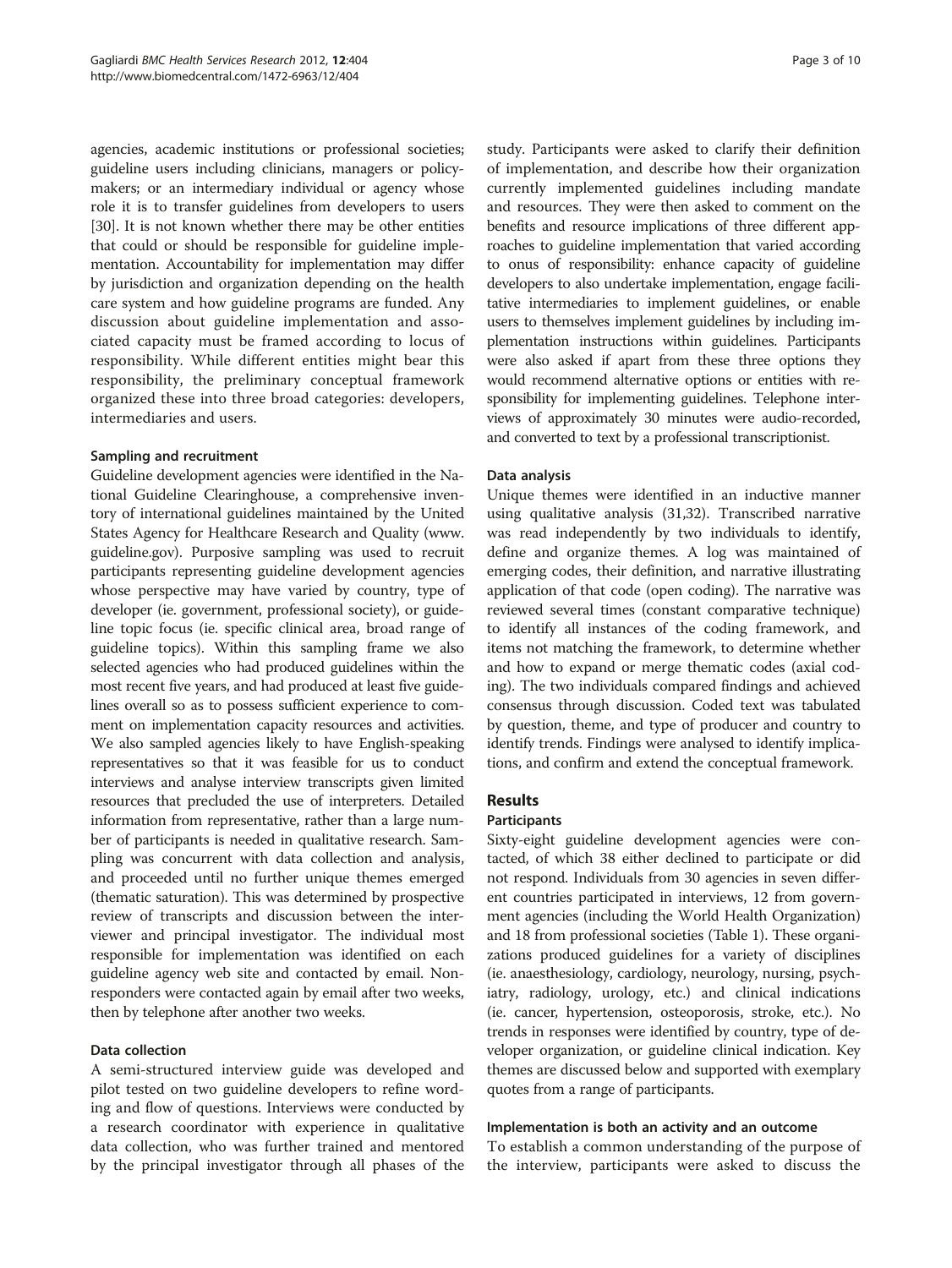#### <span id="page-3-0"></span>Table 1 Interview participants

| Country              | Type of organization | <b>Total</b>                |                |
|----------------------|----------------------|-----------------------------|----------------|
|                      | Government           | <b>Professional society</b> |                |
| Australia            | 3                    |                             | 4              |
| Canada               | 4                    | 11                          | 15             |
| Finland              |                      |                             |                |
| Netherlands          |                      |                             |                |
| New Zealand          |                      |                             |                |
| United Kingdom       | 2                    |                             | $\mathfrak{D}$ |
| <b>United States</b> |                      | 5                           | 5              |
| <b>WHO</b>           |                      |                             |                |
| Total                | 12                   | 18                          | 30             |

meaning of implementation. All participants understood implementation to be both an activity and an outcome of that activity. Implementation referred to a variety of activities employed by guideline developers, from making guidelines accessible to users, to disseminating guidelines to users, and more actively promoting and supporting their use. In this sense, implementation was undertaken: to reach the right audiences via a range of media and approaches (06). Implementation was also interpreted as an outcome, which was understood by all participants as: uptake of guidelines into clinical practice, or into policy that influences practice (16).

#### Implementation capacity varies across developers

To learn about implementation capacity participants were asked to describe their mandate, knowledge, and resources for implementing guidelines. Responses were mixed when participants were asked if their organization was responsible for implementing guidelines. Some organizations had a clear mandate for guideline implementation: we have a mandate to encourage and support clinicians to use our guidelines (21). Those that did not have an implementation mandate said that: the responsibility lies with health care professionals and the health care structure (15).

Funding for implementation was lacking across most guideline developers. In some organizations no funds were available so guidelines were neither disseminated nor implemented: There are no funds for dissemination (26). In other organizations with few resources some guideline sharing activities were achieved with: whatever funding has been raised...mainly through corporate sponsorship (06). Even organizations with a mandate to promote use of their guidelines lacked dedicated funding: it's built into the budget for doing the guideline (12).

As a result of limited funding, most organizations had few staff dedicated to implementation. Staffing models for carrying out implementation appeared to vary widely across organizations. In some organizations internal staff managed guideline sharing activities: we have two people on staff who coordinate the web site and mailing (10). In other organizations internal staff engaged external health professionals to assist with implementation: staff work with 25 clinicians on developing and implementing guidelines (15). In particular, staff dedicated to, and with experience or training for implementation were lacking. Few respondents noted that they employed an implementation specialist: we have a knowledge translation methodologist (17).

#### Selection of implementation strategies is guidelinedependent

Participants were asked if a framework or model was employed by their organization to make decisions about guideline implementation, or to integrate guideline development and implementation with quality improvement. Most participants noted they did not: have a standard approach (09) or strategic framework (21), including organizations that had a mandate to undertake implementation. Most participants said that implementation was largely dependent on the nature of the guideline, and that: not all guidelines receive the same level of implementation effort (12).

#### Most guidelines are disseminated but not implemented

Most guideline developers disseminated their products, which involved making guidelines available to users, often through journal publications or posting them to a web site, or distributing guidelines by regular or electronic mail. A few organizations employed more active implementation strategies including educational workshops, champions or mentors or work groups, academic detailing, and partnerships for advocacy or accountability. The range of implementation activities are summarized in Table [2](#page-4-0) with exemplary quotes.

#### Different implementation approaches associated with benefits and limitations

Participants were asked to comment on the implementation capacity implications of three different approaches for improving guideline implementation which differed according to responsibility for implementation: developers, intermediaries, and users.

## Guideline developers are the only entity with sufficient knowledge of their guidelines

The first option they were asked to consider was enhancing the capacity of guideline developers to also undertake implementation. A few participants thought that it was essential for organizations developing guidelines to also implement them. Some participants expressed this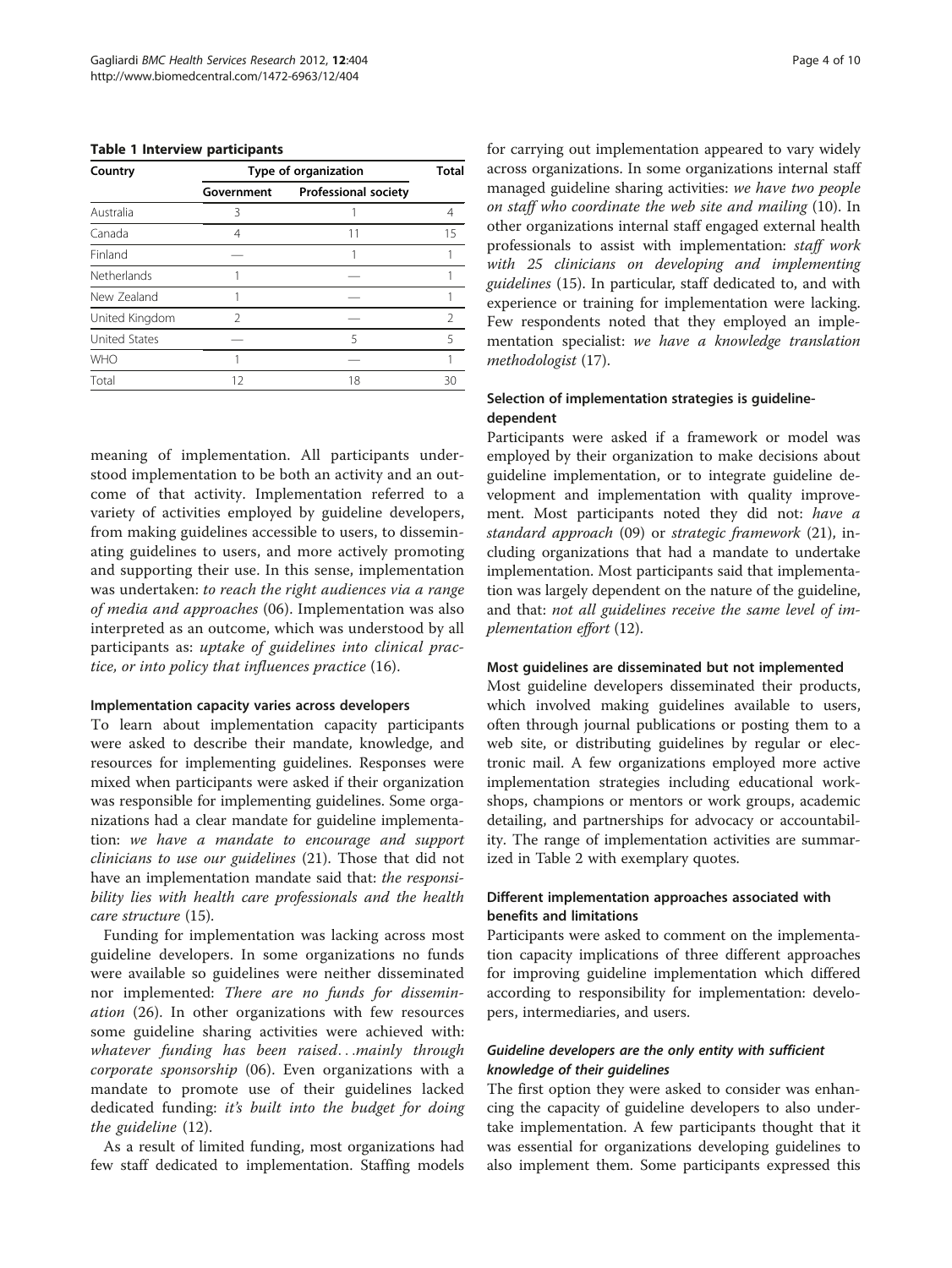#### <span id="page-4-0"></span>Table 2 Implementation activities

| Type of activity                                         | <b>Activity</b>                                | <b>Exemplary quotes</b>                                                                                                              |
|----------------------------------------------------------|------------------------------------------------|--------------------------------------------------------------------------------------------------------------------------------------|
| Making guidelines available for<br>users to acquire them | Journals                                       | • Not only in our journal but we'll try to get it into up to six other professional<br>journals depending on the discipline (06)     |
|                                                          |                                                | • All of the guidelines are streamlined for peer review publication (12)                                                             |
|                                                          |                                                | • We produce articles in medical journals (15)                                                                                       |
|                                                          |                                                | • We will get it published in a peer reviewed journal as a supplement or summary of<br>the quideline (21)                            |
|                                                          | Web site                                       | • We post guidelines on our web site (08)                                                                                            |
|                                                          |                                                | · The main strategy is our web site (24)                                                                                             |
|                                                          |                                                | • We make them available on the Guidelines International Network web site (01)                                                       |
|                                                          |                                                | • We also submit our guidelines to the Guideline Clearinghouse and the Guidelines<br>International Network (21)                      |
| Alerts                                                   | Communicated to<br>members                     | · The bi-annual newsletter includes a page on guidelines (08)                                                                        |
|                                                          |                                                | • We've got a newsletter that we circulate quarterly (20)                                                                            |
|                                                          | Communicated via media                         | • We do media launches at medical conference (20)                                                                                    |
|                                                          |                                                | • Media releases to the medical press (21)                                                                                           |
|                                                          |                                                | · Mass media campaign (22)                                                                                                           |
| Distributing guidelines or<br>quideline alerts           | Regular mail                                   | • We make about 20,000 copies of our documents and they're distributed<br>nationally (10)                                            |
|                                                          |                                                | • Mailings whenever they're revised (11)                                                                                             |
|                                                          |                                                | • A paper based format is sent out (17)                                                                                              |
|                                                          | Electronic mail                                | • We send email to our membership (05)                                                                                               |
|                                                          |                                                | • We will disseminate an electronic version as widely as possible using extensive<br>email networks (21)                             |
| Active promotion and support of Educational meetings     |                                                | • Case-based workshops at our annual meeting (06)                                                                                    |
| quideline use                                            |                                                | • We do a lot of workshops (09)                                                                                                      |
|                                                          |                                                | • Rounds are telecast across the region (13)                                                                                         |
|                                                          |                                                | • We host an annual implementation conference where people talk about what they<br>have done and share good ideas and practices (15) |
|                                                          |                                                | · Regional and national presentations (26)                                                                                           |
|                                                          | Educational courses                            | • We set up an online course where clinicians can compare their practice to the<br>quidelines (07)                                   |
|                                                          |                                                | • Our web modules include text, videos, and self audit questions (24)                                                                |
|                                                          |                                                | • We offer short learning courses online that introduce a topic along with multiple<br>choice questions (25)                         |
|                                                          | Individualized instruction                     | · Academic detailing (05)                                                                                                            |
|                                                          |                                                | • Staff meet with care providers to educate them about guidelines (13)                                                               |
|                                                          | Champions or mentors                           | • We have champions in the community (10)                                                                                            |
|                                                          |                                                | • We identify champions in each area (15)                                                                                            |
|                                                          |                                                | • We have a network of physician champions (17)                                                                                      |
|                                                          | Partnerships for advocacy<br>or accountability | • We worked with hospitals to become an accredited centres of excellence (01)                                                        |
|                                                          |                                                | · There's an advocacy side working with government (10)                                                                              |
|                                                          |                                                | • We have expanded programs through the Ministry of Health (17)                                                                      |
|                                                          |                                                | • We work with professional colleges (25)                                                                                            |

opinion because they believed that no other entity would assume the responsibility: who else would do it if we didn't? (06). Implementation of guidelines by their developers would also maintain continuity: it's important for internal consistency to do it in-house all under one roof (10). This suggests that even if other entities were able to implement guidelines, developers may be better positioned to do so given their knowledge of, and experience with the products, which presumably would facilitate implementation.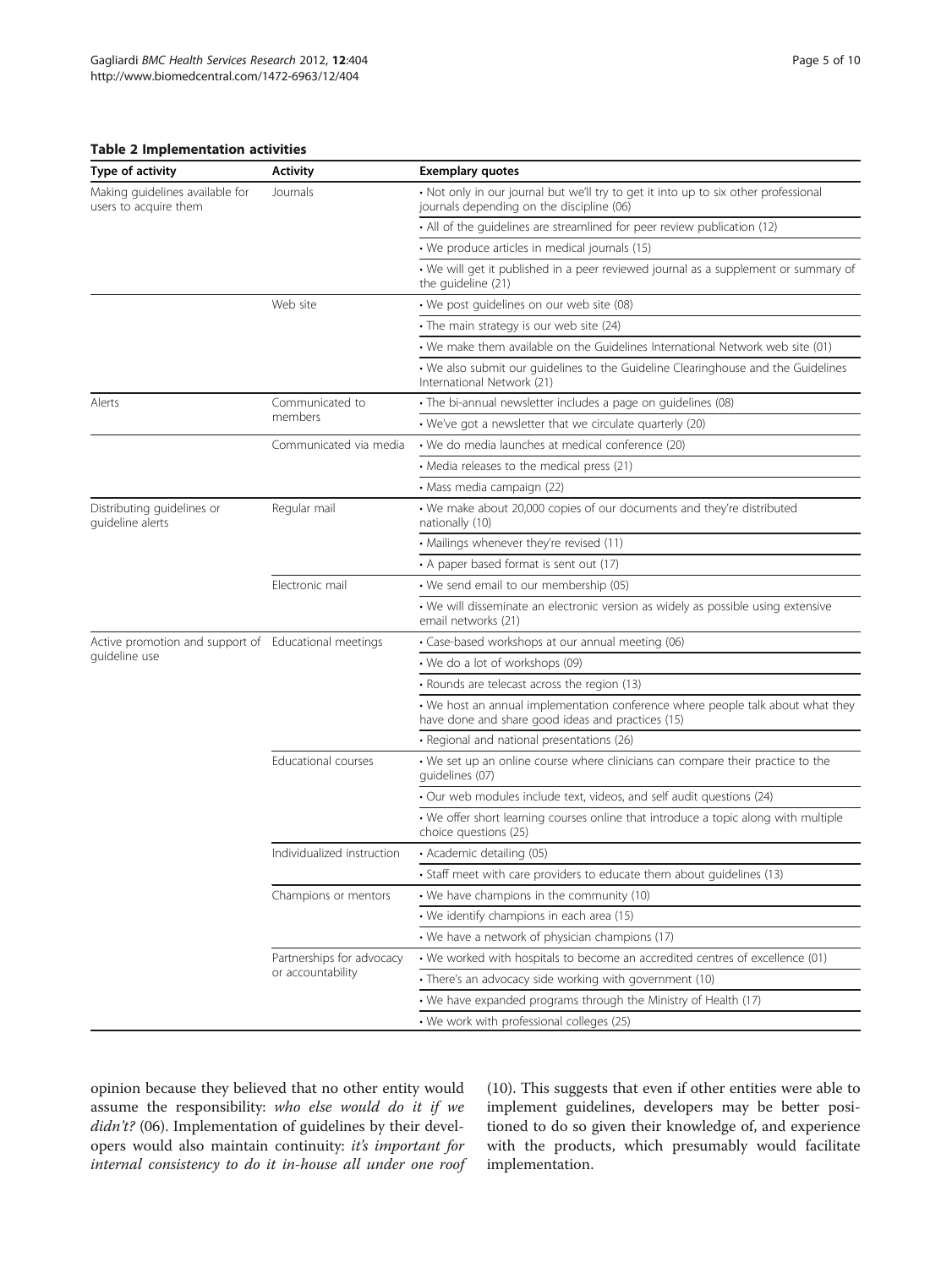## Guideline developers less effective, more costly than engaging users to implement guidelines

However, more participants thought this was not a useful approach. They said that: if there's no ownership it's a waste of time (04), and that users: would have some very good ideas about how to get the product out to the field (03), suggesting that user involvement may be a more effective means of achieving the outcome of implementation by enhancing awareness and acceptance of guidelines, and that users would identify implementation strategies more likely to be effective. Several participants questioned the feasibility of this approach because: it would require significant resources (21). Therefore, while it may seem logical for developers to implement their guidelines, many simply would not have the implementation capacity to do so, and implementation may be more successful if users were engaged in the process.

#### Multiple potential roles for intermediaries in guideline implementation

The second option they were asked to consider was engaging a facilitative intermediary to undertake implementation. Several participants said their organizations were already using this strategy with good results: we've utilized that practice and it's been very effective (13). Others not using this approach believed it to be: a critical strategy (12) and a very powerful way to make implementation happen (15). Thus the overall consensus was that intermediaries were a useful approach. Participants identified a variety of roles for intermediaries, including providing developers with advice on how to implement a guideline: helps you develop a tailored approach because each setting is very different (17), taking an active role in implementing a guideline and influencing their peers to adopt the guideline based on their role as leaders: to implement in the front line you need to have champions within the organization (01), or by contextualizing or modeling the behaviour embodied in the guideline recommendations: to see how the guideline can fit in the care pathway based on the knowledge of a peer (15).

## Uncertainty about characteristics and cost of intermediaries limit their feasibility

However, diverse opinions were expressed about the characteristics of individuals who would be intermediaries. Some thought the intermediary should be an individual external to intended users of the guideline: with expertise in knowledge translation (17) so that they would know how to influence knowledge and behaviour, or a *project* manager person (10), so that they understood change management processes. More participants thought that an intermediary should be: someone from the professional group whose behaviour you are trying to change (20), a physician authority (01), or someone with credibility inside the organization (04), in essence, someone more like, or working closely with the intended users of the guideline who were: content experts (12) or: who have a clinical background (13). Many viewed this as a feasible approach if intermediaries were individuals who donated their time: you could do it with a network of volunteers (18). More individuals did not think this was feasible: it would be ideal if they do it as volunteers but I just don't see that happening (26) because volunteers would have to be paid (17). Some participants said that, even if intermediaries were volunteers, funding would be required to identify, train and support them: there needs to be resources to identify these people and to develop those skills (02). Therefore, while most participants initially said that intermediaries were likely to be an effective approach for implementing guidelines, they were uncertain about how they should be operationalised.

## Equipping users to implement guidelines in demand, easier and longer-acting

The third option participants were asked to consider was incorporating information within guidelines that would enable users to implement them. Few participants said that their organizations currently include such information in guidelines, but several said that it was a useful approach and they were thinking about it. Most thought it was a good strategy because: it would be easier to implement [than other strategies] in a shorter amount of time and the effects are lasting because at any point you could access that additional information (18). Participants also said that: there is a lot of demand for these additional resources (15) among users, which would provide them with: frameworks to guide implementation (02) and: bring evidence to them in a very concise way (16).

## Enhanced guidelines lengthy, and require skilled staff and additional implementation

Participants not in favour of this strategy thought that regardless of content the guidelines would still need to be implemented: more information isn't going to support them in moving it into practice (07). This suggests that additional strategies may be required to promote use of the guidelines enhanced with user implementation instructions. Participants also thought that additional content would make guidelines lengthy and more difficult to use: adding more information makes it even less attractive, they haven't got time to look through it all (04). From a resource perspective, adding user implementation content to guidelines requires: staff who have a different skill set to do all of that (18) which would be an additional cost (08). Therefore, while most participants said that this approach was in demand and beneficial, a few participants identified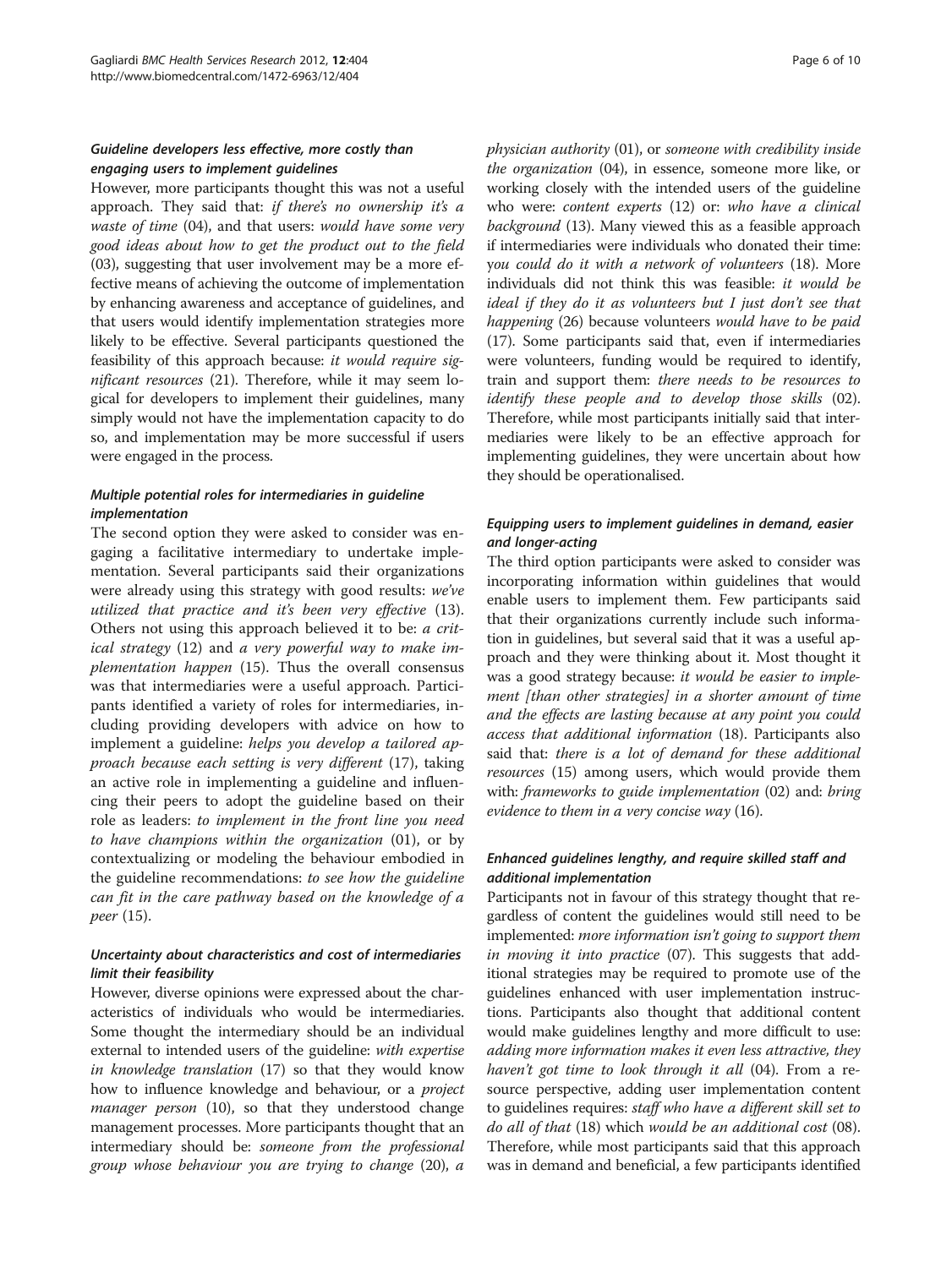challenges associated with developing and implementing enhanced guidelines.

#### No alternative approaches/responsible entities identified

All participants were asked to suggest alternative approaches or responsible entities for implementing guidelines apart from those that were specifically discussed. No additional approaches or entities were identified, thus the conceptual framework was not modified.

## Enhancing guidelines to enable user implementation the preferred approach

Participants were next asked to consider the benefits and challenges of all three guideline implementation approaches and choose the one they thought would be most likely to lead to the implementation and use of guidelines. Most selected the option of including instructions within guidelines so that users could implement them. Several reasons were provided. Adding implementation instructions to guidelines would help users apply the recommendations in practice: that's what brings the guideline to life and helps people put the information in practice (06). Several participants though that relatively speaking, this approach would require the least resources: that's the cheapest one because we don't need so many methodologists (24). In fact, some stated that this approach would achieve: more bang for the buck (26) and, because it was feasible and cost-effective, more likely to have impact because it could be broadly applied: because it's more feasible it would be more widespread and therefore more impactful (26).

#### Implications for developing enhanced guidelines that support user implementation

Comparison and analysis of the pros and cons associated with contrasting implementation approaches that differed by onus of responsibility further emphasized that enabling users to implement guidelines by providing them with instructions and tools for doing so represents the most productive avenue for ongoing investigation and practice (Table 3). While insufficient resources were

cited as a limitation of all three approaches, empowering users to implement guidelines was considered the least costly. While instructions and tools would need to be created to help guideline developers generate enhanced guidelines, this was thought to be more easily accomplished in less time than expanding the implementation capacity of developers, or identifying, training and supporting intermediaries. Its effect was also viewed as longer lasting because implementation is not a discrete event and instructions and tools would always be available once developed. Furthermore, participants thought that it was more effective to engage users in implementation rather than have an external entity impose guidelines on them, and that users represented the most influential type of intermediary. A few participants said that even enhanced guidelines would need to be implemented. While that may be, what may not have been clear to some participants was that the enhanced guidelines would provide users with tools, templates and instructions to implement them. No other entities were identified that could be responsible for guideline implementation so the conceptual framework was not modified. Given the implications of cost, effort, time, engagement and impact, incorporating implementation instructions and tools in guidelines to enable implementation by users emerged as the most relevant and actionable approach.

#### **Discussion**

The importance of guidelines as decision-making tools that promote evidence-informed practice and serve as "one of the foundations for efforts to improve health care" was recently emphasized in a review of the guideline enterprise [[31](#page-9-0)]. Other research has focused on identifying gaps (over/underuse of guidelines) in care, highlighting the need to better implement guidelines, and identifying factors contributing to those gaps [\[3](#page-8-0)[-11\]](#page-9-0). Considerable research has also found that many guideline implementation strategies can be effective, but their cost and usefulness in different settings remains unclear [\[15-23\]](#page-9-0). Promising research is underway on how to tailor these implementation

Table 3 Implications of approaches to guideline implementation that differ by onus of responsibility

| <b>Implications</b> | Responsibility                                                         |                                                                          |                                                                        |  |  |
|---------------------|------------------------------------------------------------------------|--------------------------------------------------------------------------|------------------------------------------------------------------------|--|--|
|                     | <b>Developers</b>                                                      | <b>Intermediaries</b>                                                    | <b>Users</b>                                                           |  |  |
| Pros                | • Continuity with development                                          | • Multiple mechanisms/roles:                                             | • User demand for instructions and tools                               |  |  |
|                     | • There is no one else to implement<br>quidelines                      | O Advise on tailoring of implementation                                  | • Lasting effect because instructions and tools                        |  |  |
|                     |                                                                        | O Influence peers as champions                                           | always available once developed                                        |  |  |
|                     |                                                                        |                                                                          | • Feasible (easier, faster, least costly) so could be                  |  |  |
|                     |                                                                        | O Assist with implementation                                             | widely adopted                                                         |  |  |
| Cons                | · Insufficient resources are available<br>with which to build capacity | • Clinicians most suitable intermediaries<br>but not likely to volunteer | • Users have limited time to look at more<br>information in quidelines |  |  |
|                     | • Better to engage users in<br>development and implementation          | • Resources needed to identify,<br>compensate, train, and support them   | • Resources needed to develop instructions<br>and tools                |  |  |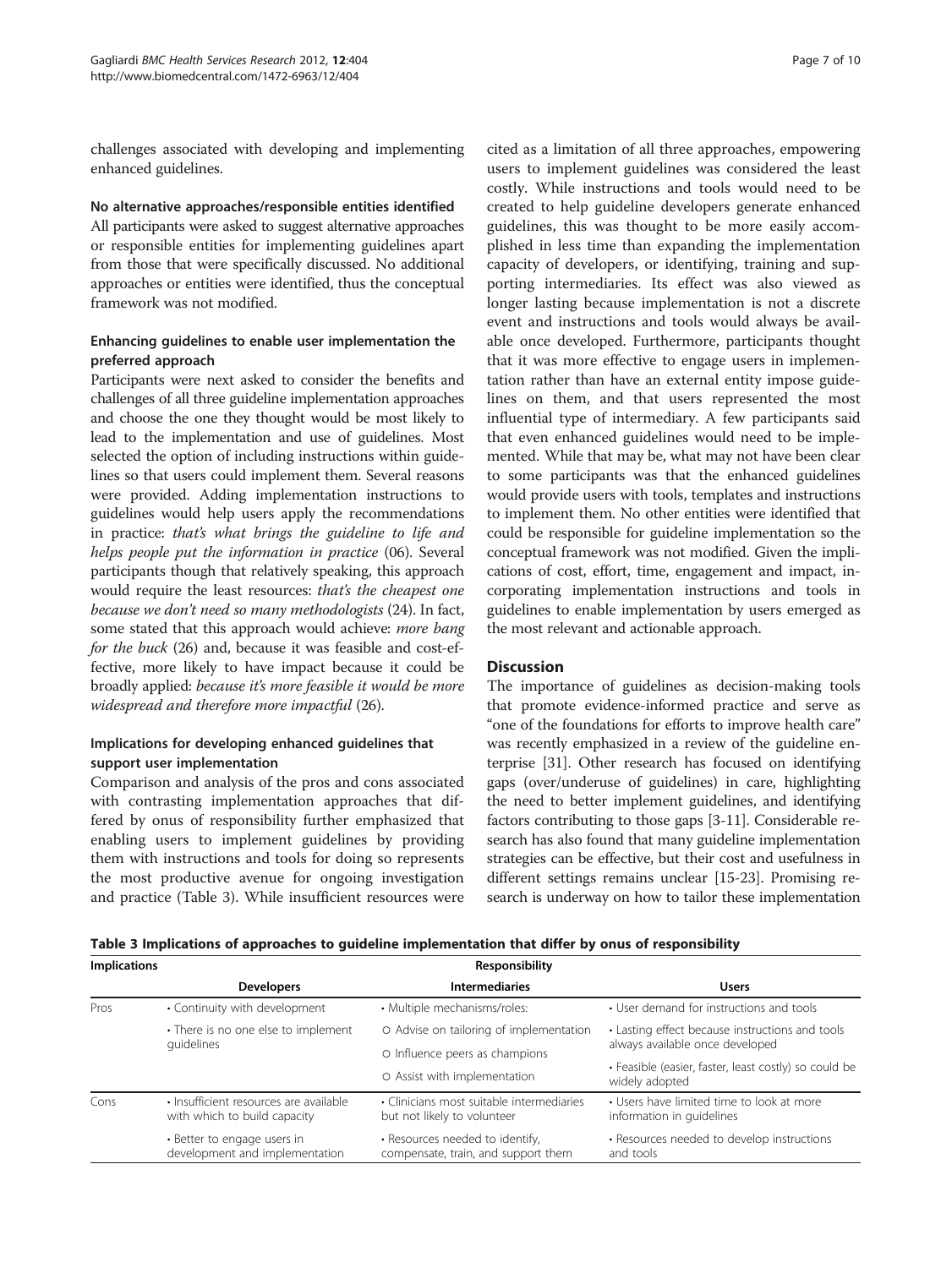strategies for various contexts [[32](#page-9-0)]. However, the issue of who bears responsibility for using these strategies to implement guidelines remains, along with the need to better describe and enable the capacity for doing so. Our research fills the unique niche of investigating the feasibility and resource implications of differing implementation approaches according to locus of responsibility and real world circumstances.

We learned that not all guideline development organizations are mandated to implement their guidelines. Those with an implementation mandate featured widely inconsistent funding and staffing models, differing approaches for choosing implementation strategies most often dependent on guideline characteristics, and a range of dissemination and implementation activities including access (web sites, publications), alerts (newsletters, media campaigns), distribution (regular mail, email), education, champions, and organizational partnerships. These findings highlight variable implementation practices and emphasize the lack of insight on how to optimize implementation capacity. While implementation approaches and strategies need not be standardized across organizations, the findings suggest that even if we learn more about how to tailor implementation strategies to enhance their effectiveness, it is not clear who would apply these strategies, and how, given variable mandates, lack of frameworks to guide implementation decision making, and limited resources.

It is well recognized that producing guidelines does not improve the quality of health care, yet the issue of how to achieve implementation of guidelines remains. Participants were asked to comment on the pros and cons associated with three implementation approaches that differed by responsibility, and to recommend an optimal approach. Most participants selected the option of including information within guidelines that would help users to implement them. Given variable mandate and resources for guideline implementation, it was considered the most feasible and cost-effective approach, and therefore most likely to have impact due to potentially broad use. Participants referred to this as "more bang for the buck". While the other two strategies considered were perceived to have some merit, their feasibility and application were questioned, so it is not surprising that an innovative approach was preferred. Many research studies have found that implementation capacity is a key barrier of guideline implementation [[1,7\]](#page-8-0), and that, quite reasonably, as a result of limited mandate and resources many developers do not implement their guidelines [\[13,14,17](#page-9-0)]. While intermediaries were commonly viewed as an effective mechanism for promoting use of guidelines, uncertainty about their characteristics and roles as expressed by participants was similar to that described in published research  $[16, 17, 30]$ .

We are investigating how to tailor guidelines with information that supports user implementation. A review of the medical literature identified features desired by different users, or associated with guideline use [\[33](#page-9-0)]. The Guideline Implementability Framework included 22 elements organized within eight domains: adaptability, usability, relevance, validity, applicability, communicability, resource implications, implementation and evaluation. Subsequent analysis of 20 high quality guidelines on various clinical indications found that most did not contain implementability elements, highlighting numerous opportunities to potentially improve guideline development and use by integrating one or more of these elements [[33](#page-9-0)]. We have identified and described tools that could be included in guidelines to help users address Resource Implications (equipment or technology needed; industrial standards; policies governing their use; type and number of health professionals needed to deliver services; education, training or competencies needed by staff to deliver services; anticipated changes in workflow or processes during or after adoption), Implementation (identifying barriers associated with adoption; selecting and tailoring implementation strategies that address barriers) and Evaluation (tools based on performance measures to assess baseline and post intervention compliance with guidelines). These tools will populate an open directory to which others can contribute. This is a core activity of the Guideline Implementability Research and Application Network (GIRAnet), and may lead to a sustainable effort where guideline developers, implementers and researchers contribute to, and draw from this shared resource on an international basis [\[34](#page-9-0)].

Interpretation of study results may be confounded by several issues. The limitation most commonly associated with exploratory or qualitative research is transferability or relevance to other settings. We attempted to mitigate this through purposive sampling of 30 guideline development agencies from seven different countries that produced guidelines for a variety of disciplines and clinical indications. While we achieved thematic saturation, meaning that no further unique ideas emerged with successive interviews, and we found no trends by country, type of guideline developer organization, or guideline clinical indication, we sampled only from industrialized, English-speaking countries, which may have introduced selection bias. The notable exception was the World Health Organization which produces guidelines for nonindustrialized countries and therefore provided opinions based on relevance of strategies for implementing guidelines in those settings. Another possible limitation is that participants were prompted to discuss only three differing approaches for guideline implementation. While there are many strategies for implementing guidelines, we chose these three high level approaches specifically because they represented a diversity of responsibility for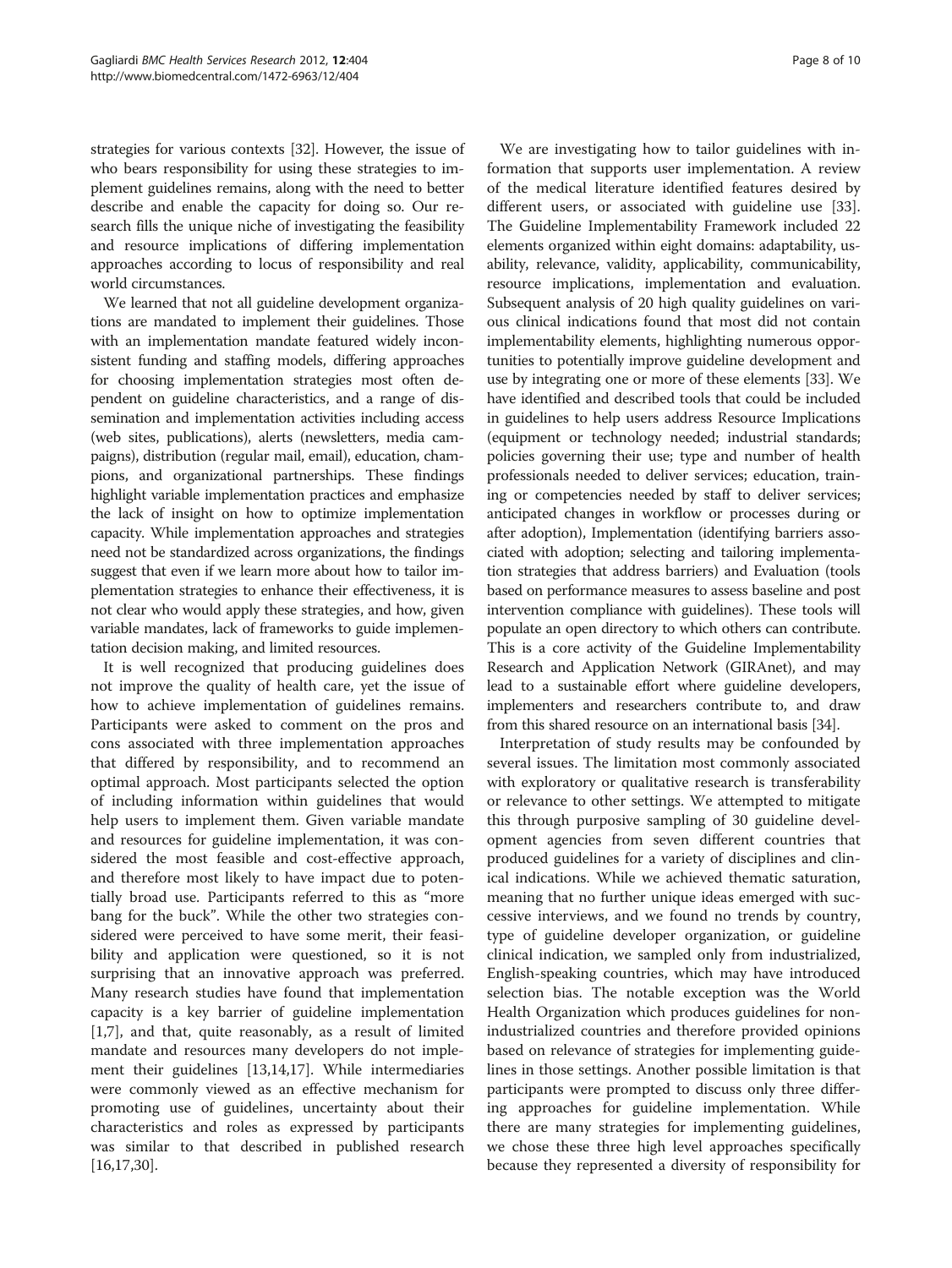<span id="page-8-0"></span>guideline implementation, but each still encompassed a range of possible implementation strategies. Finally, even if capacity were improved to optimize these approaches, a number of contextual barriers challenge guideline use in the settings where health care is delivered. While this is true, the approach of creating implementable guidelines, thought to be most promising by guideline developers and which we are investigating, is meant to help users overcome those contextual barriers. Tailoring of guideline products in this manner may be complementary to tailoring of strategies to implement those guidelines, but further research is needed to develop these approaches, and more rigorously evaluate their individual and combined impact.

To develop and broadly apply the guideline implementability approach, participants highlighted two key implications that must be considered. Guideline developers will need some direction on how to generate guidelines with user tools, templates or instructions for implementation. We found that no guideline development instructional manuals offered advice on how to generate implementable guidelines [\[35\]](#page-9-0). Therefore further research is needed to explore the processes and resources used by developers who have produced guidelines containing user implementation tools, templates and instructions, and share this information about processes and resources with other guideline developers via an instructional manual or training opportunities. Two, while enhanced guidelines are meant to provide users with tools, templates and instructions for implementing the recommendations, these enhanced guidelines may become too complex, and may still require promotion to ensure that potential users are aware of them. A meta-review of factors influencing guideline implementation found that complexity of guidelines was the most frequently cited barrier [7]. In particular, the review found that guidelines which are easy to understand, can be easily tried out, and do not require specific resources are more likely to be implemented. Thus while guidelines containing additional tools, templates or instructions to support user implementation may be lengthy, this content is meant to help users more easily accommodate the recommendations by identifying resource implications and implementation strategies. The review also found that effective strategies have multiple components. Thus, supplementing the range of dissemination strategies already used by international guideline developers with guidelines that equip users with tools, templates and instructions to implement them represents an approach that warrants further investigation.

#### **Conclusions**

Given variable mandate and resources, international guideline developers thought that including information within guidelines that would help users to implement them was the most feasible approach, and more likely to promote guideline use due to potentially broad application. These findings are not likely to change policy across jurisdictions that govern resourcing of guideline developers to undertake guideline implementation, but may emphasize the need to evaluate current and future strategic and operational plans that involve health care quality improvement according to whether and how guideline implementation is considered. Guideline developers may also use these findings to launch internal planning of guideline development and implementation approaches, staffing and methods, and as the basis for consultation with funders and end users about how to optimize current strategies. Ongoing research is needed to examine implementation capacity by guideline developers in jurisdictions other than those involved in this study, the role of different facilitative intermediaries, and whether and how users can be better enabled to implement guidelines.

#### Competing interests

The authors declare that they have no competing interests.

#### Authors' contribution

ARG conceived the study and its design, acquired funding, coordinated its conduct, and prepared the manuscript.

#### Acknowledgements

This study and cost of publication was funded by the Canadian Institutes of Health Research, which took no part in the study design or conduct, or decision to submit this manuscript for publication.

#### Received: 23 April 2012 Accepted: 15 November 2012 Published: 15 November 2012

#### References

- 1. Grimshaw J, Eccles M, Thomas R, MacLennan G, Ramsay C, Fraser C, Vale L: Toward evidence-based quality improvement. Evidence (and its limitations) of the effectiveness of guideline dissemination and implementation strategies 1966-1998. J Gen Intern Med 2006, 21(Suppl 2):S14–S20.
- 2. Browman GP, Levine MN, Mohide A, Hayward RSA, Pritchard KI, Gafni A, Laupacis A: The practice guidelines development cycle: a conceptual tool for practice guidelines development and implementation. J Clinical Oncol 1995, 13:502–512.
- 3. McGlynn EA, Asch SM, Adams J, Keesey J, Hicks J, DeCristofaro A, Kerr EA: The quality of health care delivered to adults in the United States. NEJM 2003, 348:2635–2645.
- FitzGerald JM, Boulet LP, McIvor RA, Zimmerman S, Chapman KR: Asthma control in Canada remains suboptimal: the reality of asthma control (TRAC) study. Can Respir J 2006, 13:253–259.
- 5. Brown LC, Johnson JA, Majumdar SR, Tsuyuki RT, McAlister FA: Evidence of suboptimal management of cardiovascular risk in patients with type 2 diabetes mellitus and symptomatic atherosclerosis. CMAJ 2004, 171:1189–1192.
- 6. Latosinsky S, Fradette K, Lix L, Hildebrand K, Turner D: Canadian breast cancer guidelines: have they made a difference? CMAJ 2007, 176:771–776.
- 7. Francke AL, Smit MC, de Veer AJE, Mistiaen P: Factors influencing the implementation of clinical guidelines for health care professionals: a systematic meta-review. BMC Med Inform Decis Mak 2008, 8:38.
- 8. World Health Organization: Cancer. Fact sheets 297. 2006. [http://www.who.](http://www.who.int/mediacentre/factsheets/fs297/en/index.html) [int/mediacentre/factsheets/fs297/en/index.html](http://www.who.int/mediacentre/factsheets/fs297/en/index.html), access September 8, 2009.
- 9. Fleuren M, Wiefferink K, Paulussen T: Determinants of innovation within health care organizations. Int J Qual Health Care 2004, 16:107-123.